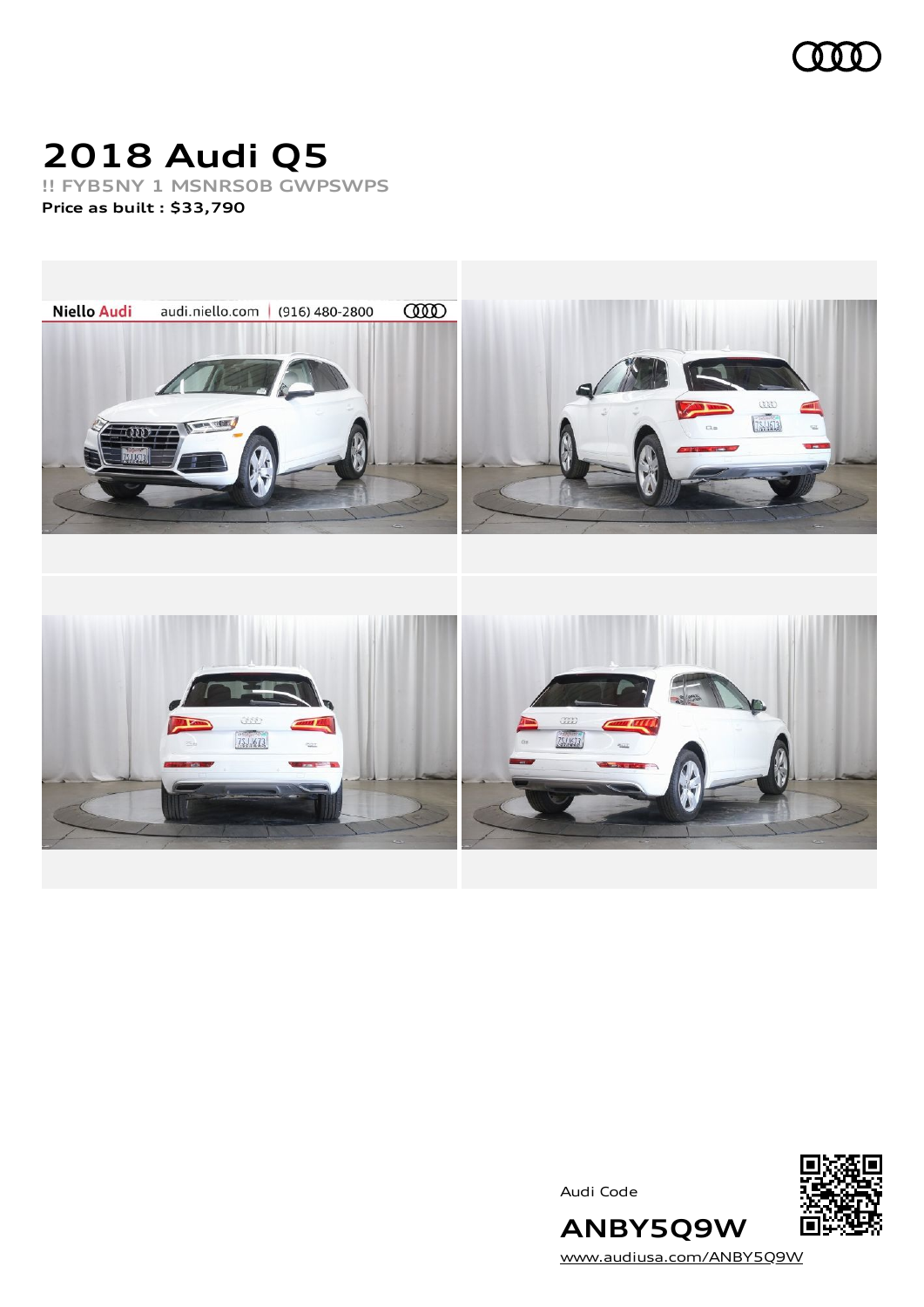**Audi 2018 Audi Q5** !! FYB5NY 1 MSNRS0B GWPSWPS

**Price as buil[t](#page-6-0)** \$33,790

#### **Exterior colour**

Ibis White

**Interior colour**



### **Further Information**

| Warranty        | No           |
|-----------------|--------------|
|                 |              |
| Mileage         | 59,731 miles |
| Type of vehicle | Used car     |
|                 |              |

**Audi Code** ANBY5Q9W

**Your configuration on www.audiusa.com** [www.audiusa.com/ANBY5Q9W](https://www.audiusa.com/ANBY5Q9W)

**Commission number** 53436a280a0e09b0652d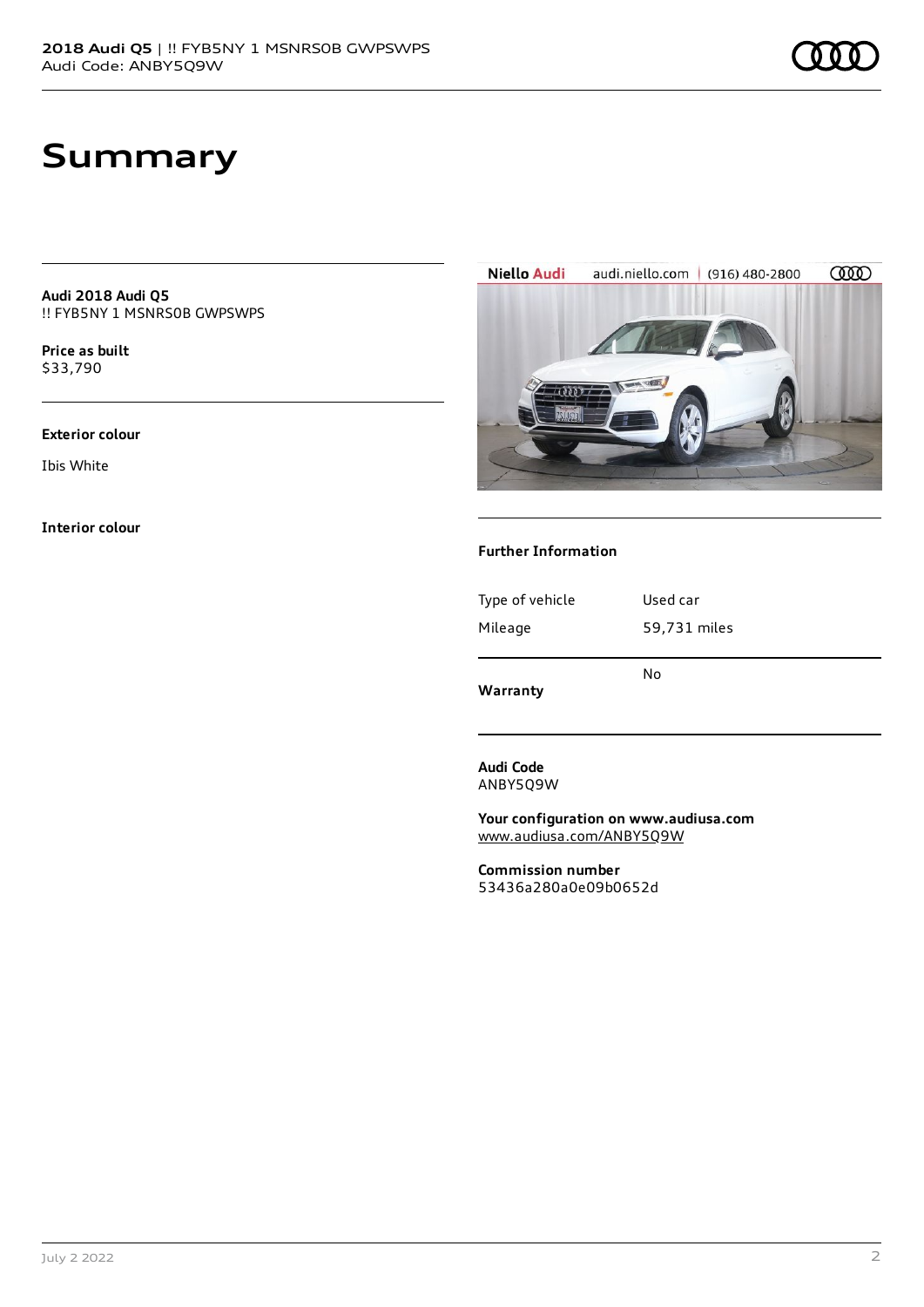

# **Standard features**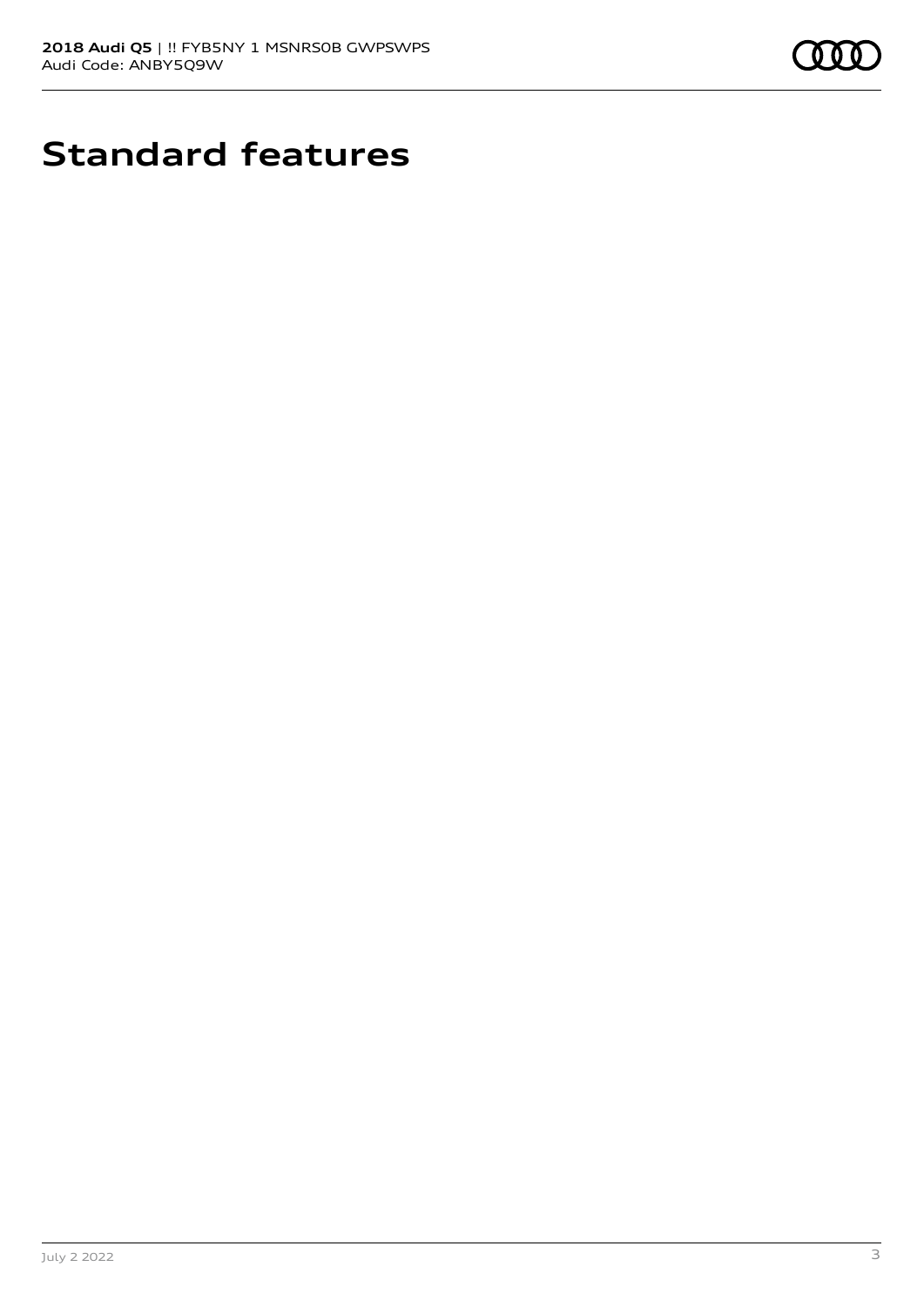# **Dealer remarks**

CLEAN CARFAX, 3-Step Heated Front Seats, 3-Step Heated Rear Seats, Audi Advanced Key, Audi Connect CARE, Audi Connect PRIME & PLUS, Audi Side Assist w/Pre Sense Rear, Audi Virtual Cockpit, Cold Weather Package, Driver Seat Memory, Exterior Parking Camera Rear, Full LED Headlights, Heated 3-Spoke Multifunction Steering Wheel, Heated Auto-Dimming & Power-Adjustable Mirrors, High Gloss Window Surrounds, Navigation Package, Panoramic Sunroof w/Tilt/Slide & Power Sunshade, Parking System Plus (Front/Rear Acoustic Sensors), Power Liftgate, Premium Plus Package, Radio: MMI Navigation Plus System, Rear Cross Traffic Assist, SiriusXM All Access Service, Stainless Steel Door Sills, Vehicle Exit Assist, Wheels: 8" x 19" 5-Arm-Wing Design Wheel. Clean CARFAX. 23/27 City/Highway MPG

Niello Audi Is known for it's quality Pre-owned vehicles and for more quality vehicles go to www.audi.niello.com or dial (888) 451-4324 to find the vehicle of your dreams.

#### Awards:

\* 2018 KBB.com 10 Most Awarded Cars \* 2018 KBB.com Best Buy Awards \* 2018 KBB.com Best Auto Tech Awards \* 2018 KBB.com 10 Favorite New-for-2018 Cars \* 2018 KBB.com 10 Most Awarded Brands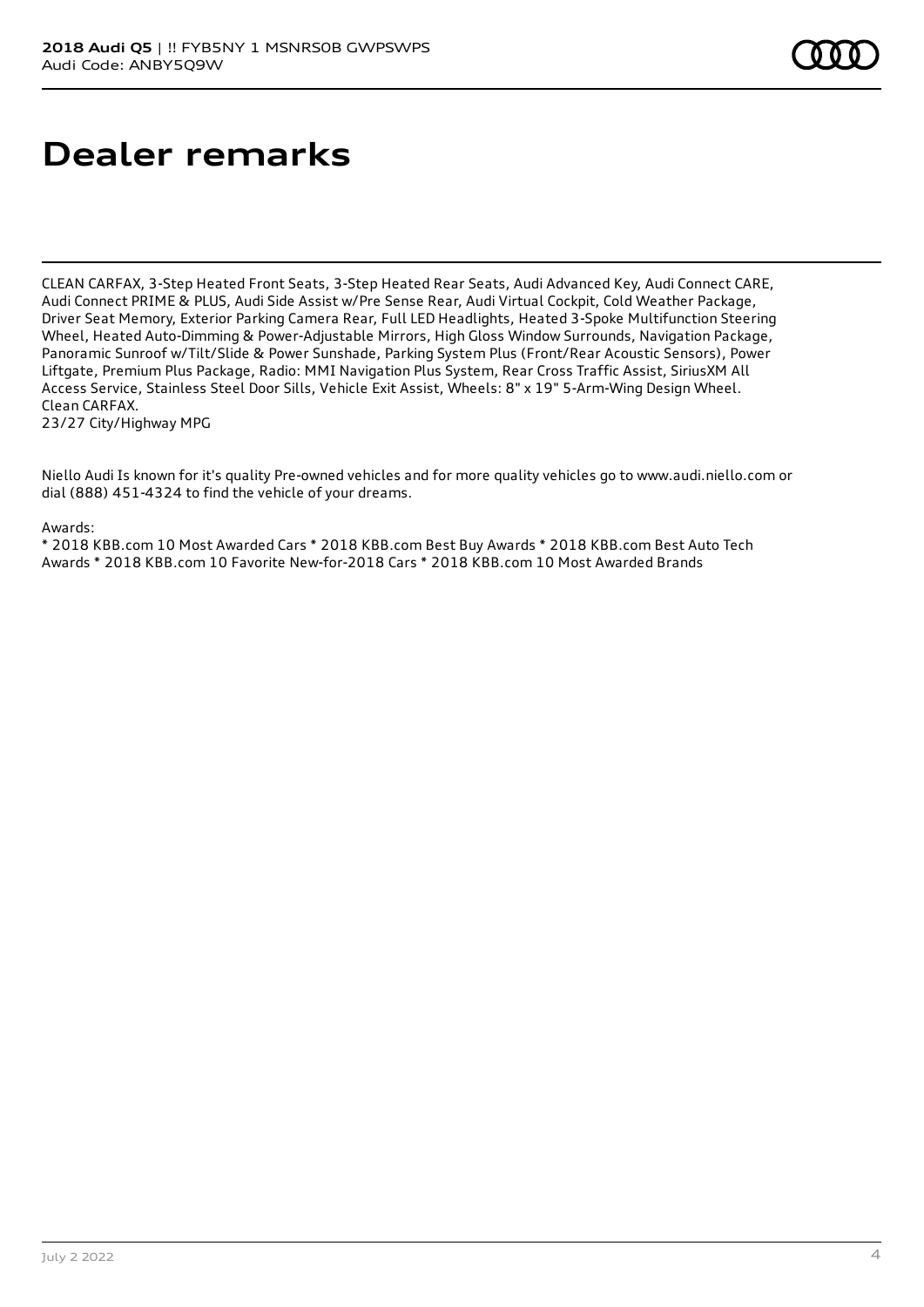

## **Technical Specifications**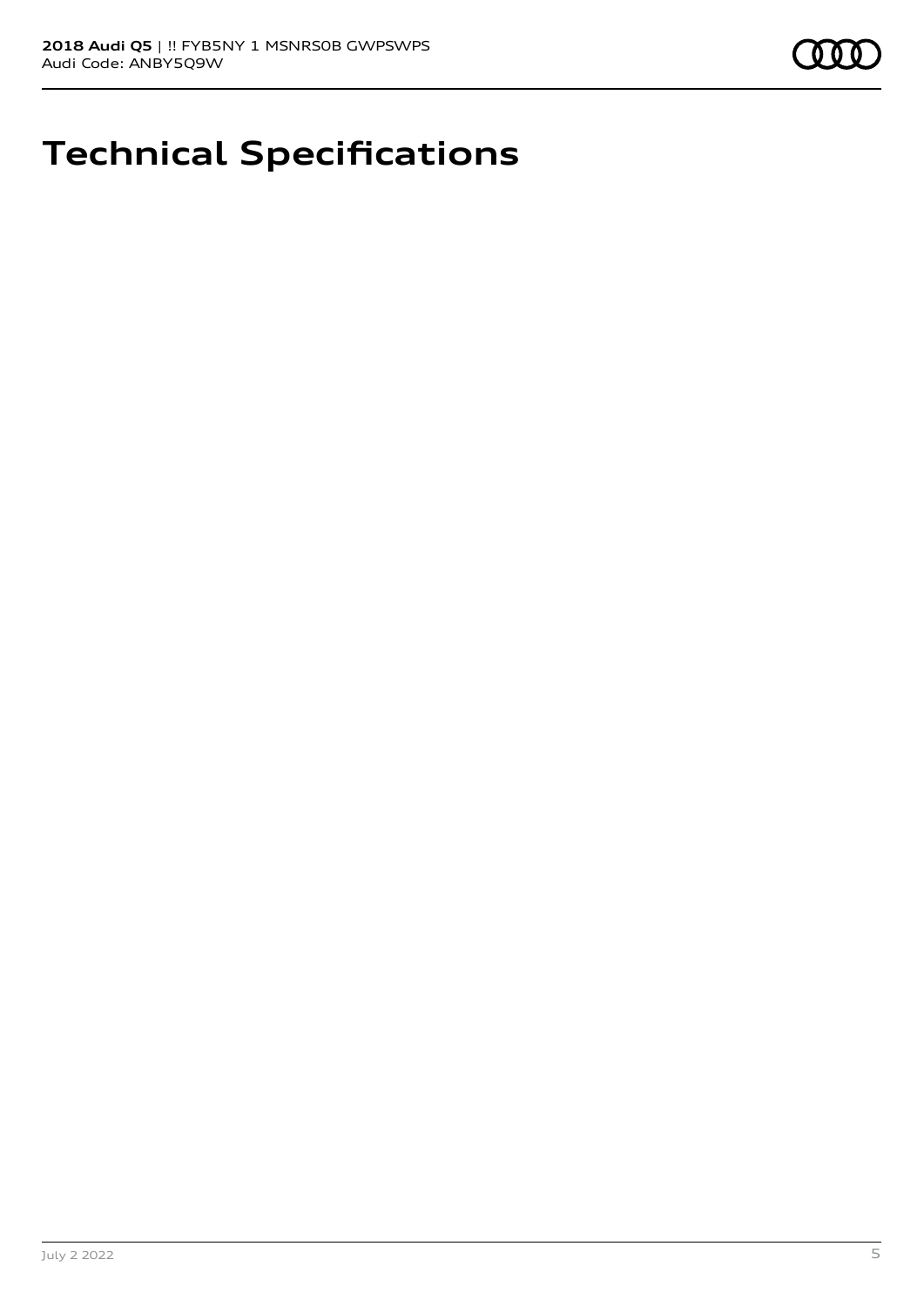### **Contact**

Dealer **Niello Audi**

2350 Auburn Blvd 95821 Sacramento CA

Phone: +19164802800 FAX: 9164831801

www: [https://www.audisacramento.com](https://www.audisacramento.com/)